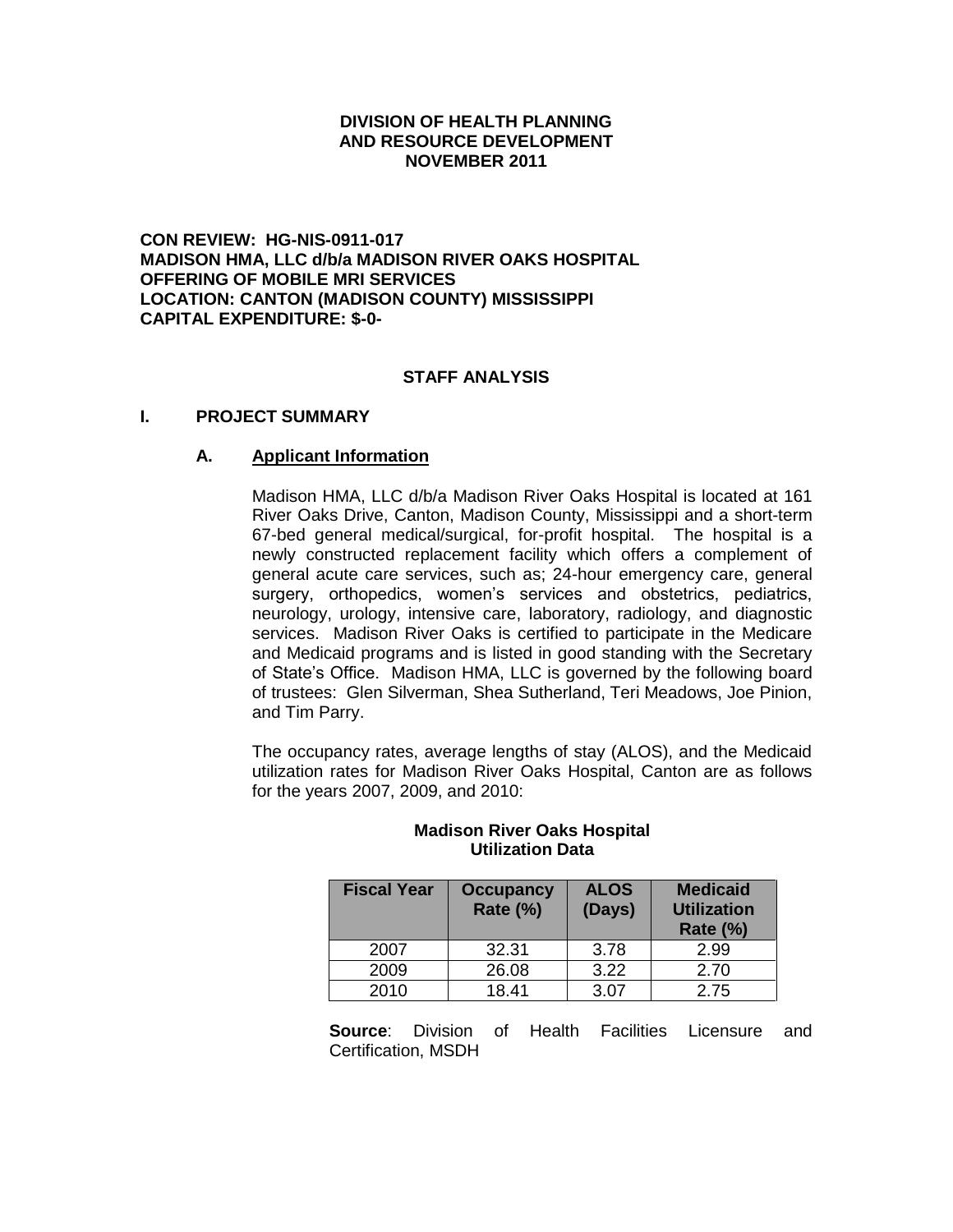# **B. Project Description**

Madison River Oaks requests Certificate of Need (CON) authority to offer magnetic resonance imaging (MRI) services at Madison River Oaks Hospital located in Canton, Madison County, Mississippi. The applicant will enter into a mobile service contract with P&L Contracting ("P&L"), of Batesville, Mississippi, a mobile MRI vendor. P&L is currently a CON approved provider/vendor of mobile MRI services and equipment.

The applicant proposes to be added to P&L's existing mobile route. P&L will be providing a 1.5 Intera scanner or a scanner of comparable quality and capability, installed in a mobile unit and located at the hospital on Tuesday afternoon. The application contains a proposed imaging service agreement between the applicant and P&L Contracting.

The applicant indicates that no capital expenditure, construction, or renovation will be required to implement the project nor will it require any additional personnel. The applicant included a projected operating statement for the first, second, and third years of operation (See Attachment 1).

On September 8, 2011, the applicant received correspondence from the Division of Licensure and Certification asserting that the site at Madison River Oaks Hospital, Canton, Mississippi, is approved for the placement of a Mobile MRI diagnostic unit.

## **II. TYPE OF REVIEW REQUIRED**

Projects which propose the establishment of MRI services are reviewed in accordance with Section 41-7-191, subparagraph (1)(d)(xii) of the Mississippi Code of 1972 Annotated, as amended, and duly adopted rules, procedures, plans, criteria, and standards of the Mississippi State Department of Health.

In accordance with Section 41-7-197 (2) of the Mississippi Code 1972 Annotated, as amended, any person may request a public hearing on this project within 20 days of publication of the staff analysis. The opportunity to request a hearing expires on December 5, 2011.

## **III. CONFORMANCE WITH THE STATE HEALTH PLAN AND OTHER ADOPTED CRITERIA AND STANDARDS**

## **A. State Health Plan (SHP)**

The *FY 2012 State Health Plan* contains criteria and standards which an applicant is required to meet before receiving Certificate of Need authority for offering MRI services. This application is in substantial compliance with applicable criteria and standards.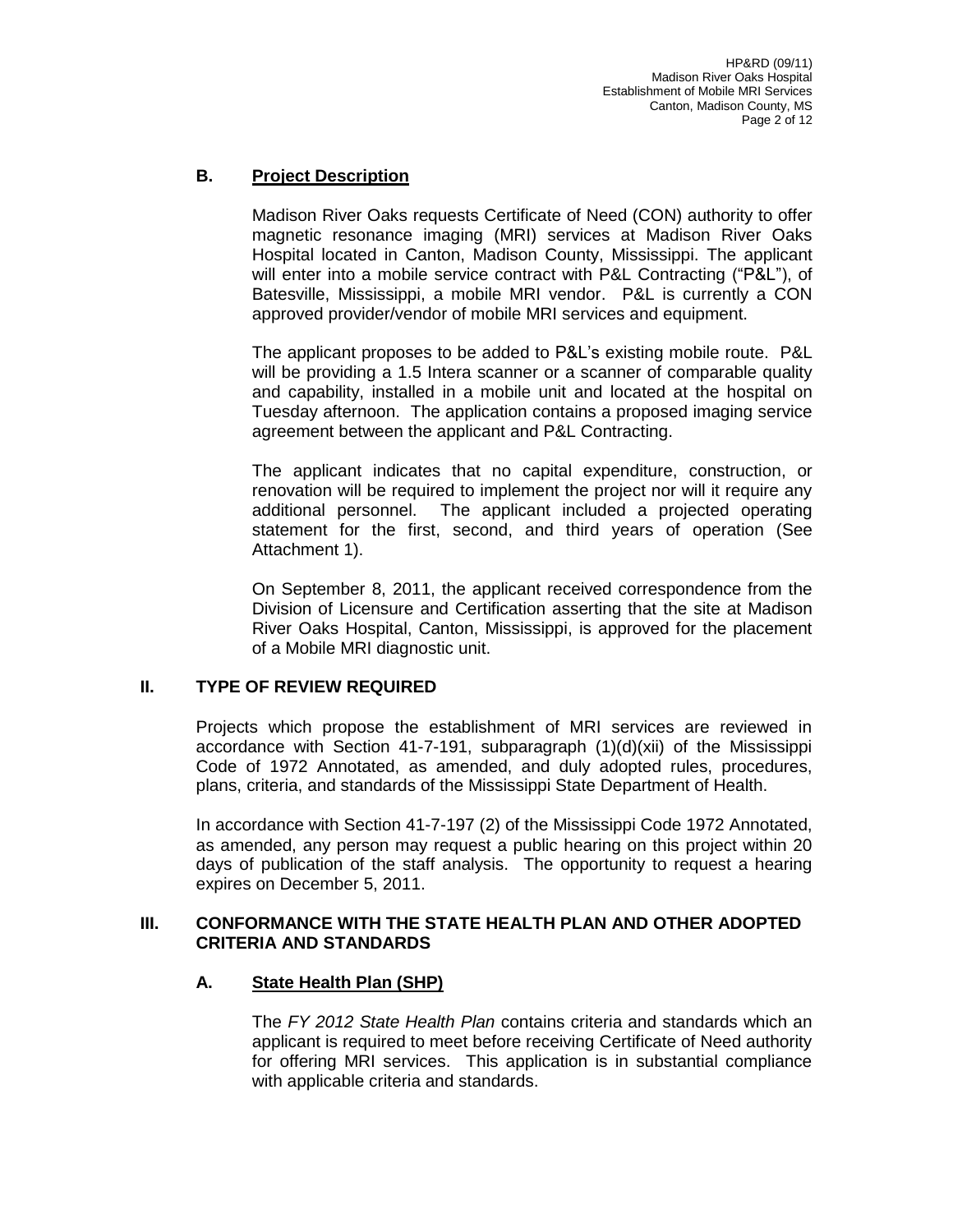### **SHP Criterion 1 – Need**

An entity desiring to offer MRI services must document that the equipment shall perform a minimum of 2,700 procedures by the end of the second year of operation, according to the *FY 2012 State Health Plan.* The *State Health Plan* provides, however, that: "If the MRI unit in question is presently utilized by more than one provider of MRI services, the actual number of procedures performed by them during the most recent 12-month period may be used instead of the formula projections". In addition, the *State Health Plan* requires that if a particular MRI unit is utilized by more than one provider of MRI services, all existing or proposed providers of MRI services must jointly meet the required service volume of 2,700 procedures annually by the end of the second year of operation.

As previously stated, the applicants will enter into a mobile service contract with P&L Contracting ("P&L"), of Batesville, Mississippi, a mobile MRI vendor. P&L propose to provide MRI services at the hospital on Tuesday afternoons from 1:30 p.m. through 5:30 p.m. According to the applicant, P&L Contracting performed 2,969 MRI procedures in 2010, and estimates 3,047 procedures for the next 12-month utilization period (9/2010 through 8/2011). The applicant further indicates that this route is expected to perform 3,594 procedures for the next 12-month utilization period, including projection of the proposed project and recently CON approved projects on this route.

According to the *FY 2012 State Health Plan*, facilities on P&L's existing mobile MRI route performed a total of 3,270 procedures in 2010. The applicant submitted details regarding the proposed route to demonstrate that P&L produced a reasonable route which would accommodate the hospital's need and exceeds the number of procedures required by this criterion (see table below).

The *State Health Plan* allows for applicants of non-hospital based facilities to submit affidavits from referring physicians. MRI procedures projected in affidavits shall be based on actual MRI procedures referred during the year. The application contained 10 affidavits signed by physicians attesting to a total of 97 to 121 MRI procedures per month that they refer to other facilities for a total of 1,164 to 1,452 procedures annually; however, this application is for MRI services at an existing hospital.

The applicant makes the following projections of MRI procedures to be performed during the first, second, and third years of operation:

| Year 1 | Year 2 | Year 3 |
|--------|--------|--------|
| 247    | 936    | ,404   |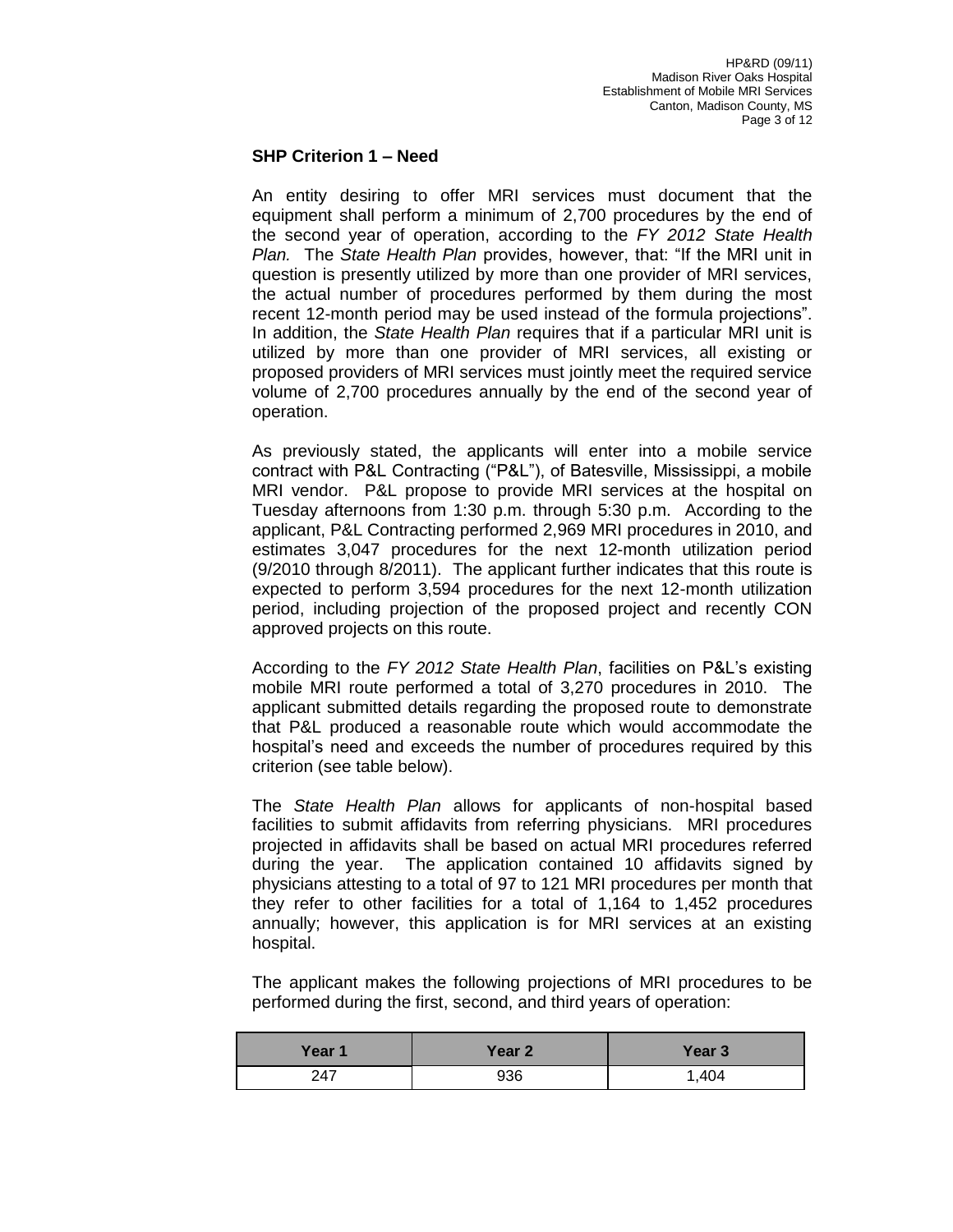According to the FY 2012 *Sate Health Plan*, there were 32.50 FTE units operating in General Hospital Service Area 5 during 2010, for an average of 2,342 procedures per unit (See the following table).

| <b>Facility Name</b>             | Location/Type<br>of Equipment | Day(s)         | # of Hours     | *2009 No. of<br><b>Procedures</b> | 2010 No. of<br><b>Procedures</b> | <b>FTE Unit</b><br>2010 |
|----------------------------------|-------------------------------|----------------|----------------|-----------------------------------|----------------------------------|-------------------------|
|                                  |                               |                |                | <b>Performed</b>                  | <b>Performed</b>                 |                         |
| Central Ms. Diag                 | Hinds/F                       | Mon-Fri        | 45 hrs         | 2,503                             | 2,312                            | $\mathbf{1}$            |
| Central Ms. Med<br>Ctr           | Hinds/F(1) M(1)               | Mon-Fri        | $50+$ hrs      | 5,574                             | 5,454                            | 2                       |
| Crossgates<br>River<br>Oaks Hosp | Rankin/F                      | Mon-Fri        | 40 hrs         | 2,072                             | 2,103                            | $\mathbf{1}$            |
| Hardy Wilson                     | Copiah/M                      | Mon & Wed      | hrs            | 363                               | 392                              | 04                      |
| Daughter<br>King's<br>Med Ctr    | Yazoo/M                       | Tue            | 4 hrs          | 519                               | 464                              | .10                     |
| Kosciusko<br>Med<br>Clinic       | Attala/F                      | Mon-Fri        | $30$ hrs       | 2,113                             | 2,080                            | $\overline{1}$          |
| Madison Med Img                  | Madison/F                     | Mon-Fri        | 40 hrs         | 2,260                             | 1,671                            | $\mathbf{1}$            |
| Madison<br>Radiological Grp      | Madison/F                     | Mon-Fri        | 40 hrs         | 2,103                             | 2,170                            | 1                       |
| Magee<br>General<br>Hosp         | Simpson/F                     | Mon-Fri        | 40 hrs         | 1,093                             | 1,032                            | $\overline{1}$          |
| Ms. Baptist Med<br>Ctr           | Hinds/F(2)                    | Mon-Sat        | <b>104 hrs</b> | 8,305                             | 7,901                            | 2                       |
| Ms Diagnostic Img<br>Ctr         | Rankin/F(2)                   | Mon-Fri        | <b>104 hrs</b> | 5,149                             | 4,774                            | $\overline{2}$          |
| Ms. Sports Med &<br>Orthopedic   | Hinds/F(2)                    | Mon-Fri        | <b>100 hrs</b> | 3,736                             | 2,348                            | 2                       |
| Monfort<br>Jones<br>Mem Hosp     | Attala                        | Mon-Fri        | 50 hrs         | 253                               | 222                              | $\overline{1}$          |
| Open MRI of Jxn                  | Rankin/F                      | Mon-Fri        | 45 hrs         | 1,574                             | 1,420                            | $\mathbf{1}$            |
| Ridgeland Diag Ctr               | Madison/M                     | Mon & Wed      | 8 hrs          | 324                               | 333                              |                         |
| <b>River Oaks Hosp</b>           | Rankin/F                      | Mon-Fri        | 40 hrs         | 5,903                             | 5,744                            | 1                       |
| River Region Hlt<br>Sys          | Warren/F                      | Mon-Fri        | 56 hrs         | 3,155                             | 2,390                            | 1                       |
| SE Lackey<br>Mem<br>Hosp         | Scott/M                       | <b>W&amp;F</b> | 16 hrs         | 634                               | 540                              | $\overline{.4}$         |
| Scott Reg Hosp                   | Scott/M                       | Fri            | AM             | 197                               | 277                              | $\overline{.2}$         |
| Sharkey/Issaq<br>Hosp            | Sharkey/M                     | Wed            | 4 hrs          | 131                               | 348                              | .10                     |
| Southern Diag Img                | Rankin/F(2)                   | Mon-Fri        | 80 hrs         | 5,711                             | 5,436                            | $\overline{2}$          |
| SMI Leake Mem<br>Hosp            | Leake/M                       | Tue            | 4 hrs          | 279                               | 194                              | .10                     |
| SMI-Madison Spec<br>Clinic       | Madison/M                     | Tue & Thu      | 8 hrs          | 358                               | 300                              | .4                      |
| SMI-Simpson Gen<br>Hosp          | Simpson/M                     | Thu            | <b>PM</b>      | 154                               | 136                              | $\cdot$ .2              |
| St. Dominic Hosp                 | Hinds/ $F(3)$ M(1)            | Mon-Fri        | 195 hrs        | 13,018                            | 12,276                           | $\overline{4}$          |
| University Hosp &<br>Clinics     | Hinds/F(5)                    | Mon-Sat        | 294 hrs        | 11,955                            | 12,233                           | 5                       |
| University<br>Hosp<br>Clinics    | Holmes/M                      | Mon            | 8 hrs          | 473                               | 351                              | $\overline{.2}$         |
| Vicksburg<br>Diagnostic Imag     | Warren/M                      | Mon-Fri        | 40 hrs         | 1,029                             | 1,215                            | $\mathbf{1}$            |
| <b>Total</b>                     |                               |                |                | 80,938                            | 76,116                           | 32.50                   |

~Source: 2012 State Health Plan

 $*$  Updated information<br> $F - Fixed$   $M - Mc$ 

 $M -$ Mobile

FTE – Full-time equivalent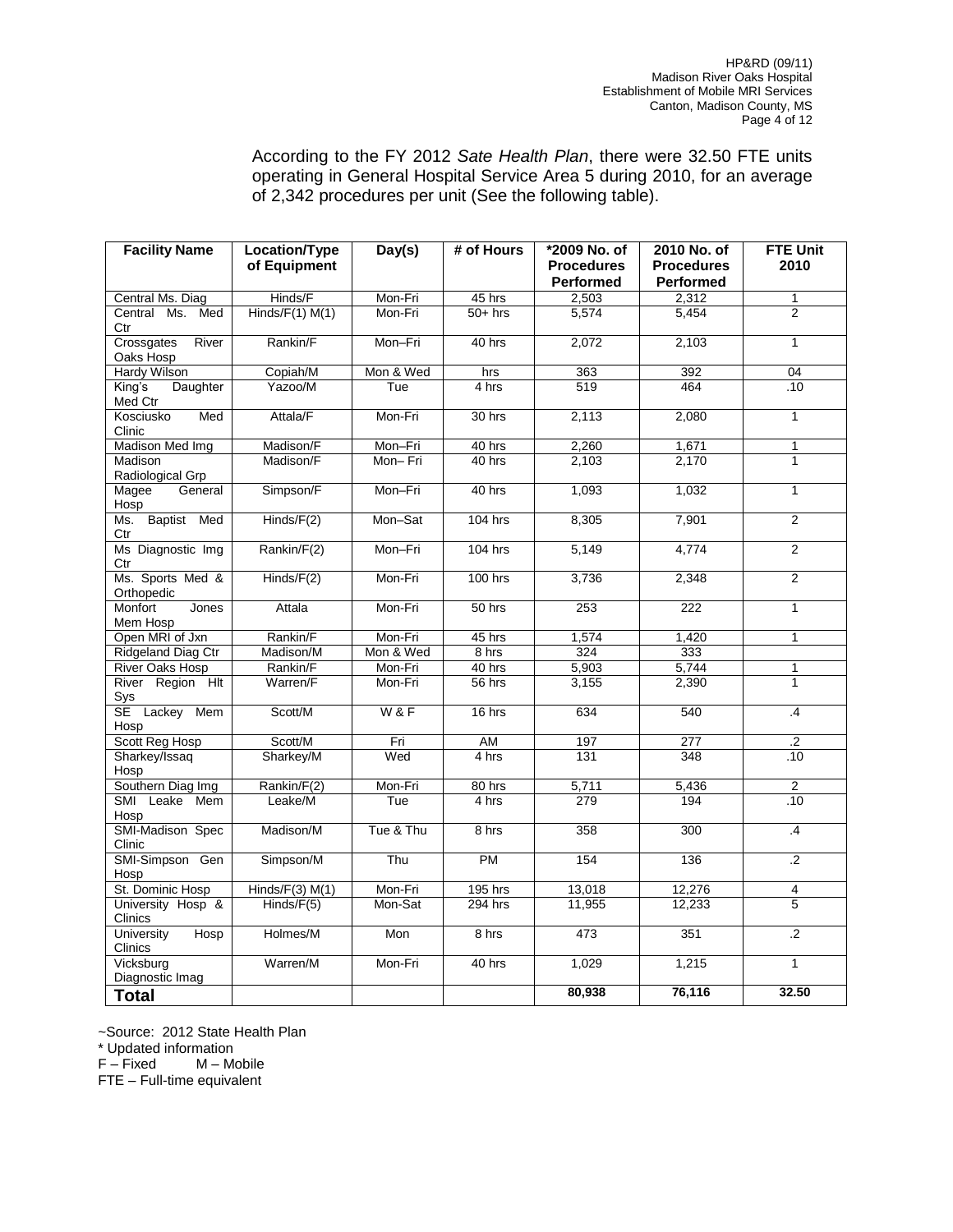| <b>Facility Name/Location</b> | <b>2010 MRI</b> | <b>Proposed</b>  | Day  | <b>Time</b>               |
|-------------------------------|-----------------|------------------|------|---------------------------|
|                               | <b>Scans</b>    | <b>MRI Scans</b> |      |                           |
| Yalobusha General, Water      | 330             | 229              | Mon  | $8:00$ a.m. $-11:30$ a.m. |
| Vallev                        |                 |                  |      |                           |
| Tallahatchie General,         | Pending         | 300              | Mon  | 1:30 p.m. $-5:00$ p.m.    |
| Charleston                    |                 |                  |      |                           |
| King's Daughter, Yazoo City   | 464             | 512              | Tue  | $7:00$ a.m. $-12:00$ p.m. |
| ^Madison River Oaks, Canton   | Applicant       | 247              | Tue  | 1:30 p.m. $-5:30$ p.m.    |
| South Sunflower, Indianola    | 482             | 490              | Wed  | $7:30$ a.m. $-11:30$ a.m. |
| North Sunflower, Ruleville    | 268             | 351              | Wed  | 1:00 p.m. $-5:00$ p.m.    |
| Tri-Lakes, Batesville         | 600             | 612              | Thur | $8:00$ a.m. $-2:00$ p.m.  |
| P&L, Batesville               | 778             | 120              | Thur | $3:30$ p.m. $-5:30$ p.m.  |
| Chicot Memorial, Lake Village |                 |                  | Fri  | $8:00$ a.m. $-12:00$ p.m. |
| Sharkey Issaquena, Rolling    | 348             | 234              | Fri  | $2:00$ p.m. $-5:00$ p.m.  |
| Fork                          |                 |                  |      |                           |
| Stone County, Wiggins         | <b>CON</b>      | 77               | Sat  | $8:00$ a.m. $-12:00$ p.m. |
|                               |                 |                  |      |                           |
| <b>TOTAL</b><br>.<br>$\cdots$ | 3,270           | 3,172            |      |                           |

The applicant submits the following data regarding P&L Contracting current and proposed route:

^ Proposed facility to be added to existing route.

The applicant documents a reasonable population within its service area, Madison County. According to the *FY 2012 State Health Plan,* 253,823 MRI scans were performed in Mississippi during 2010 and the population projection for 2015 is 3,090,895; therefore, the Mississippi MRI use rate for 2012 is 82.10 MRI scans per 1,000 persons. The applicant submits that Madison County, with a population projection of 108,688, would expect to generate 6,170 MRI scans, according to MSDH's MRI need projection methodology.

#### **Population-Based Formula for Projection of MRI Service Volume**

**X\*Y ÷1,000=V** *Where, X = Applicant's Defined Service area population Y = Mississippi MRI Use Rate V = Expected Volume*

| 108,688 (Madison County's population) x 82.10 | $=$ | 108.688 |
|-----------------------------------------------|-----|---------|
| 1.000                                         |     |         |

108.688 x 82.10 (MS MRI use rate)  $=$  8,923.28

The applicant has demonstrated that the equipment will perform 2,700 procedures by the second year of operation. In accordance with Policy Statement Seven, the minimum service volume for the establishment of mobile MRI services shall be prorated on a "site-by-site" basis based on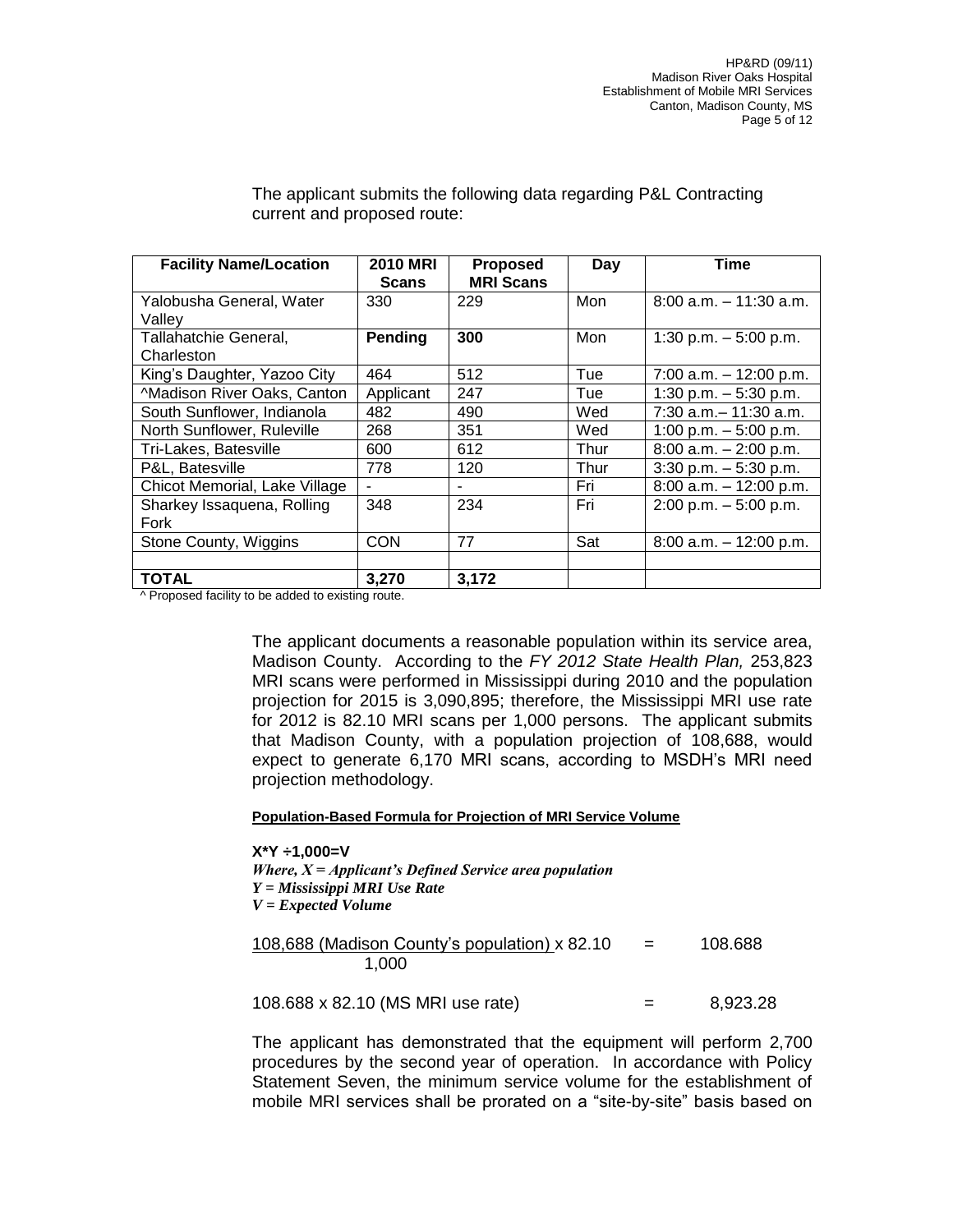the amount of time the mobile service will be operational at each site. The mobile service is proposed to be at Madison River Oaks, Canton Hospital for four hours per week, representing .10 FTE MRI units. Therefore, the minimum service volume for this location is 270 (2,700 x .1 FTE) scans per year. The applicant projects to perform 247 scans the first year and 936 scans their second year of operation.

Currently, there are four MRI providers in Madison County where the applicant proposes to provide services and has identified as its defined service area. These providers performed a total of 4,474 MRI procedures. Based on the formula above, there is a potential 4,449.28 additional scans that may be performed. Therefore, the applicant is in compliance with the need criterion.

### **SHP Criterion 2 – Documentation of Diagnostic Imaging Modalities**

The applicant certifies that the Hospital currently provides a full range of radiology diagnostic imaging modalities, with the exception of angiography which is provided at River Oaks Hospital and Central Mississippi Medical Center.

### **SHP Criterion 3 – Accessibility**

The applicant certifies that it does not have policies which would exclude patients because of race, color, age, sex, ethnicity, or ability to pay.

## **SHP Criterion 4 – Staffing**

The applicant affirms that a full-time, board eligible radiologist will be available for the interpretation of all MRI images. The application contains a curriculum vita for Joseph Oliver, M.D., who will serve as the medical director.

The applicant states that P&L Contracting will provide the full-time MRI technologist who will be on-site at all times.

## **SHP Criterion 5 – Research Staffing**

The applicant affirms that the facility does not intend to use the MRI unit for experimental procedures.

### **SHP Criterion 6 – Data Requirement**

The applicant affirms that the facility will record and maintain the information required by this criterion and shall make the data available to the Mississippi State Department of Health upon request.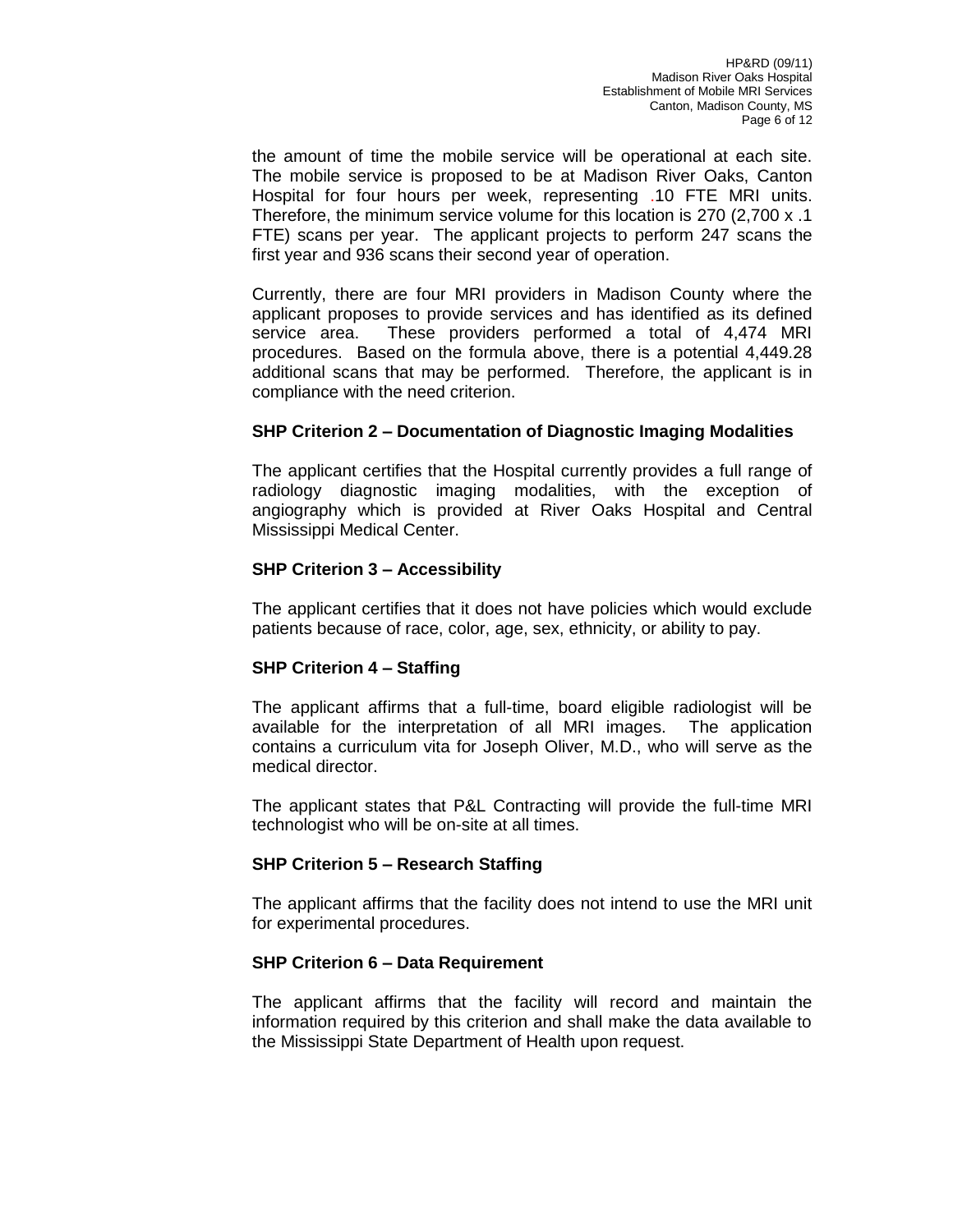## **SHP Criterion 7 – CON Approval**

The applicant affirms that it will not utilize the MRI equipment until obtaining a CON or written evidence from the Department that the equipment is exempt from CON approval; therefore, submits this application.

P&L Contracting, the proposed mobile MRI provider, is approved to provide MRI equipment and services in Mississippi.

### **B. General Review (GR) Criteria**

Chapter 8 of the *Mississippi Certificate of Need Review Manual, revised September 1, 2011,* addresses general criteria by which all CON applications are reviewed. This application is in substantial compliance with general review criteria contained in the Manual.

### **GR Criterion 1 – State Health Plan**

The application was reviewed for compliance with the *FY 2012 State Health Plan* as previously discussed.

### **GR Criterion 2 – Long Range Plan**

The applicant states that the hospital seeks to improve the healthcare of Madison County residents and its patients. Furthermore, with the addition of MRI services at the Hospital it will enable them to reach this goal and provide its physicians with a modality to better diagnose and treat their patients. Therefore, the applicant considers the proposed project to be consistent with its long-range plans.

### **GR Criterion 3 – Availability of Alternatives**

The applicant submits that two other alternatives were considered but rejected. The applicant states that the Hospital considered not providing MRI services but rejected this option because they would continue to provide acute care services without the benefit of this diagnostic modality on-site. This would cause the Hospital to continue transferring or transporting patients for scans. They also considered providing fixed MRI services. But, this alternative was rejected due to the current demand and start up nature of the Hospital, fixed services were cost prohibitive at this time. As a result, they opt to contract with a MRI provider, P&L Contracting. This option allows the Hospital to provide availability of MRI services for both the patients and doctors in the most cost efficient manner.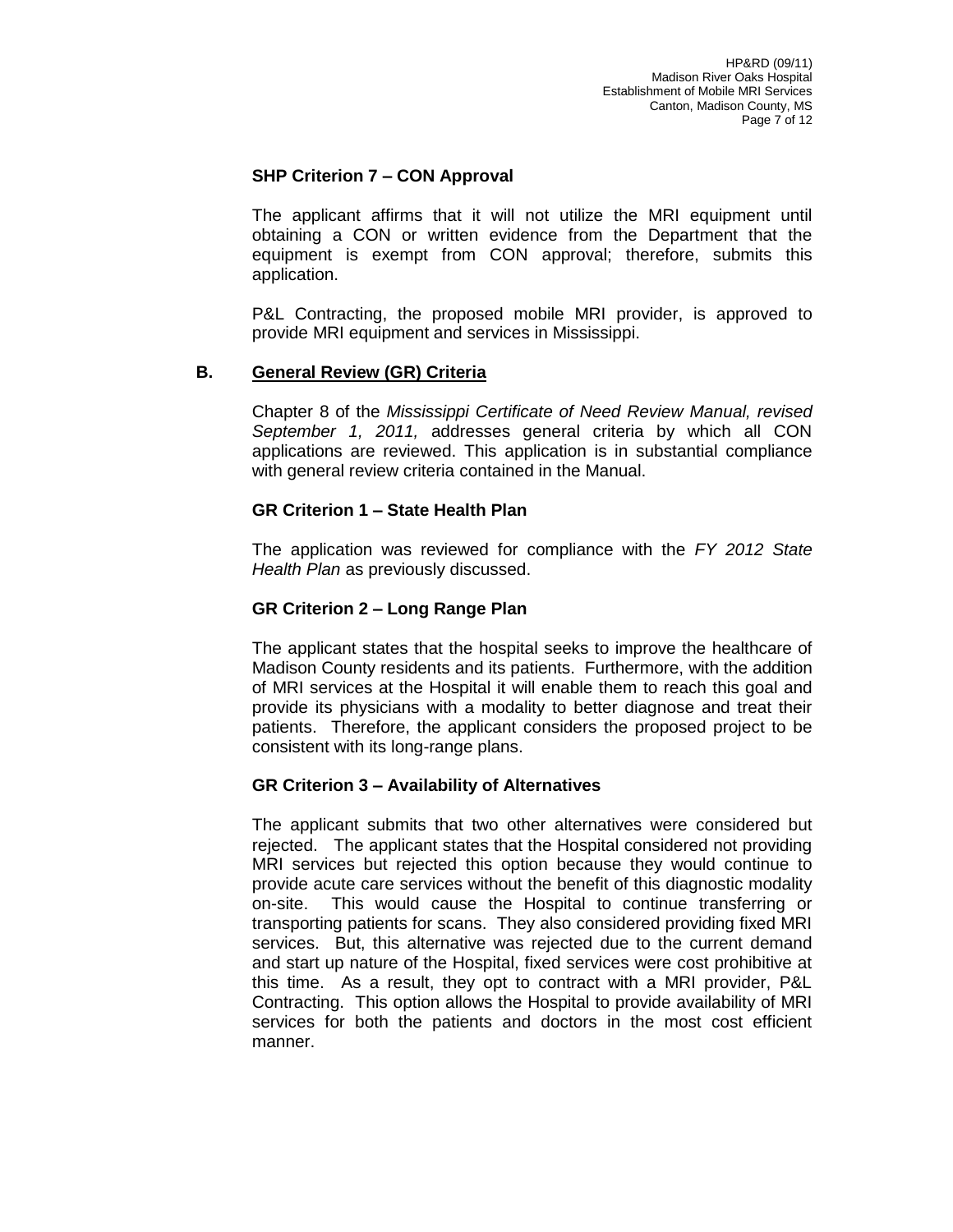## **GR Criterion 4 – Economic Viability**

Madison River Oaks contends that the charges are based on Medicare, Medicaid, and commercial insurance allowable charges. The applicant further states that profitability numbers for this project are not exceedingly high.

The applicant states that the projected number of scans is based on the affidavits attached to the application and procedure totals of other units. The applicant further states that utilization of the services will be similar to that experienced by other mobile providers.

The applicant contends that the cost of mobile MRI services to the Hospital is relatively low for the proposed half day a week of service; however, if the hospital fails to meet its projected revenue, HMA the Hospital's parent company, has sufficient capital to fund any shortfall.

It is the applicant's belief that the cost of healthcare should not be impacted and the charges to Medicare and Medicaid will be similar to other providers.

Staff concluded that the proposed project will be economically viable by the third year of operation.

### **GR Criterion 5 – Need for Project**

The applicant submits that having MRI capabilities at the Madison River Oaks Hospital will allow all residents of the area to have access to MRI services. The applicant further submits that MRI scans at the facilities in the service area have slightly decreased over the last year but have still remained above the minimum requirements. Therefore, the applicant believes that the addition of the mobile services should not significantly impact the facilities. Furthermore, while the approval of the new service will provide a new access point for MRI services in Madison County, the proposed services will primarily treat the Hospital's patients.

According to the *2012 State Health Plan,* there are four facilities in Canton, Madison County, Mississippi offering MRI services.

The application contains thirty-nine letters of support for the proposed project.

The Department did not receive any letters of opposition concerning the proposed project.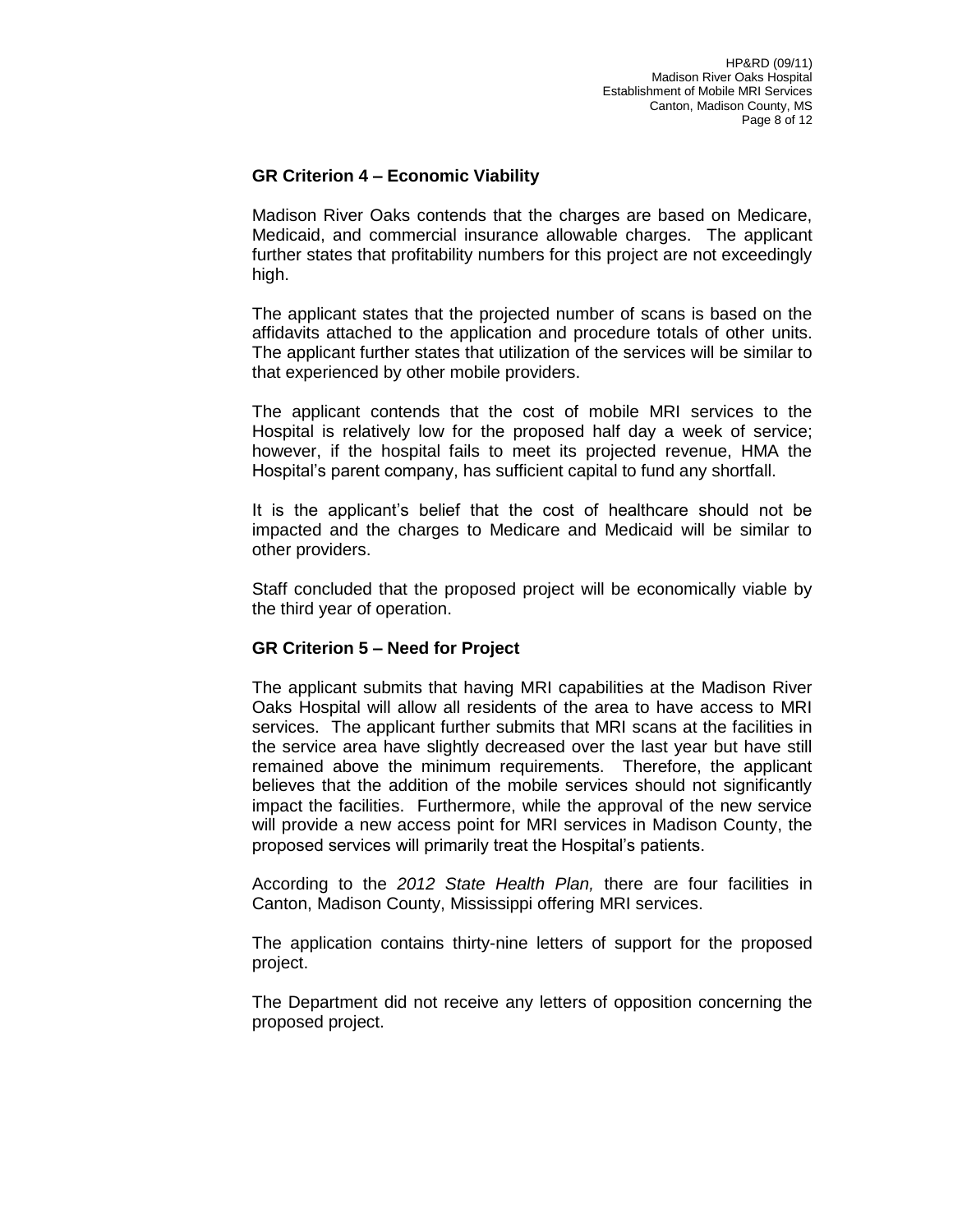### **GR Criterion 6 – Access to the Facility or Service**

The applicant affirms that all residents of the health planning service area, hospital service area, and patient service area, including Medicaid recipients, charity/medically indigent patients, racial and ethnic minorities, women, handicapped persons, and the elderly will have access to the services proposed.

### **GR Criterion 7 – Information Requirement**

The applicant affirms that it will record and maintain the information required by this criterion and make it available to the Mississippi State Department of Health within 15 business days of proper request.

### **GR Criterion 8 – Relationship to Existing Health Care System**

The applicant submits that there are other MRI services available in GHSA 5; however, the services proposed are not at a freestanding facility. The applicant states that the MRI will be used primarily for the treatment of Hospital patients.

The Department has not received any letters of opposition for the proposed project.

### **GR Criterion 9 - Availability of Resources**

The applicant documents that no new personnel is anticipated, as a result of this proposed project.

### **GR Criterion 16– Quality of Care**

Madison River Oaks Hospital has been providing services at its new location for approximately three months, and is in compliance with the Minimum Standards for the Operation of Mississippi Hospitals, according to the Division of Health Facilities Licensure and Certification.

### **IV. FINANCIAL ANALYSIS**

### **A. Capital Expenditure Summary**

The applicant indicates that no capital expenditure is associated with this project.

### **B. Method of Financing**

This project requires no financing.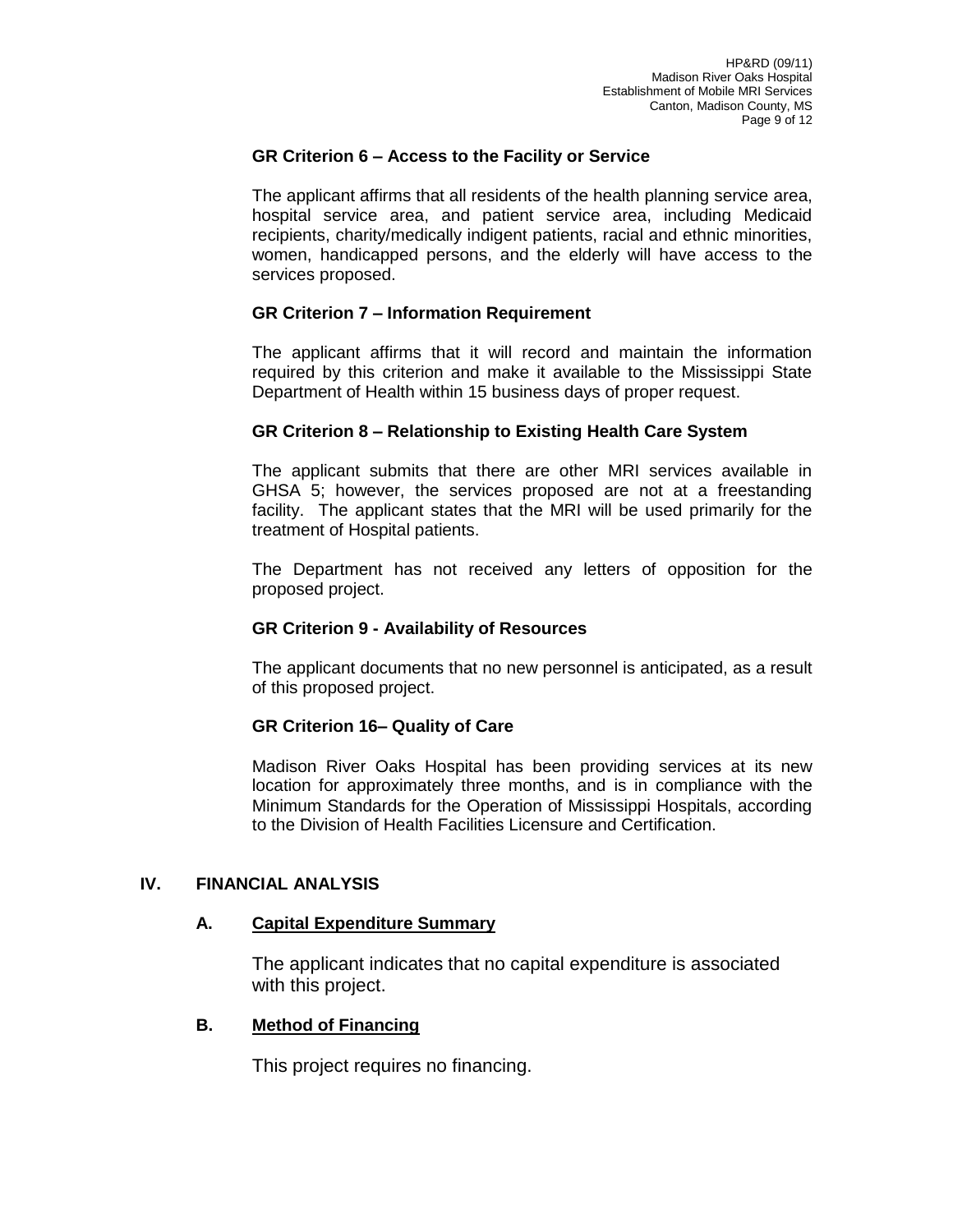# **C. Effect on Operating Costs**

With regard to this project, the applicant's projected Operating Statement for Madison River Oaks Hospital for the first three years of operation is listed as Attachment 1.

The applicant projects 247 MRI procedures will be performed the first year, 936 the second year, and 1,404 MRI procedures the third year of operation. The cost and charge per scan will be \$428 and \$2,423 the first year, respectively.

## **D. Cost to Medicaid/Medicare**

| <b>Patient Mix by</b><br>Payor | <b>Utilization Percentage</b> | <b>First Year Cost</b> |
|--------------------------------|-------------------------------|------------------------|
| <b>Medicare</b>                | 59%                           | \$370,500              |
| <b>Medicaid</b>                | 20%                           | \$123,500              |
| <b>Commercial</b>              | 14%                           | \$86,450               |
| <b>Self Pay</b>                | 1%                            | \$6,175                |
| <b>Charity Care</b>            | 2%                            | \$12,350               |
| <b>Other</b>                   | 5%                            | <u>\$30,875</u>        |
| Total                          | 100%                          | \$629,850              |

The cost of the project to third party payors is as follows (based on gross patient revenue):

## **V. RECOMMENDATION OF OTHER AFFECTED AGENCIES**

The Division of Medicaid (DOM) was provided a copy of this application for comment. The DOM states that outpatient services are paid based on a facility's cost to charge ration, as outlined in the State Plan; consequently, any additional cost to DOM remains undetermined at this time. The Division of Medicaid opposes this project.

### **VI. CONCLUSION AND RECOMMENDATION**

This project is in compliance with the criteria and standards for the offering of fixed or mobile MRI services as contained in the *FY 2012 Mississippi State Health Plan;* Chapter 8 of the *Mississippi Certificate of Need Review Manual, 2011 revision;* and all adopted rules, procedures, and plans of the Mississippi State Department of Health.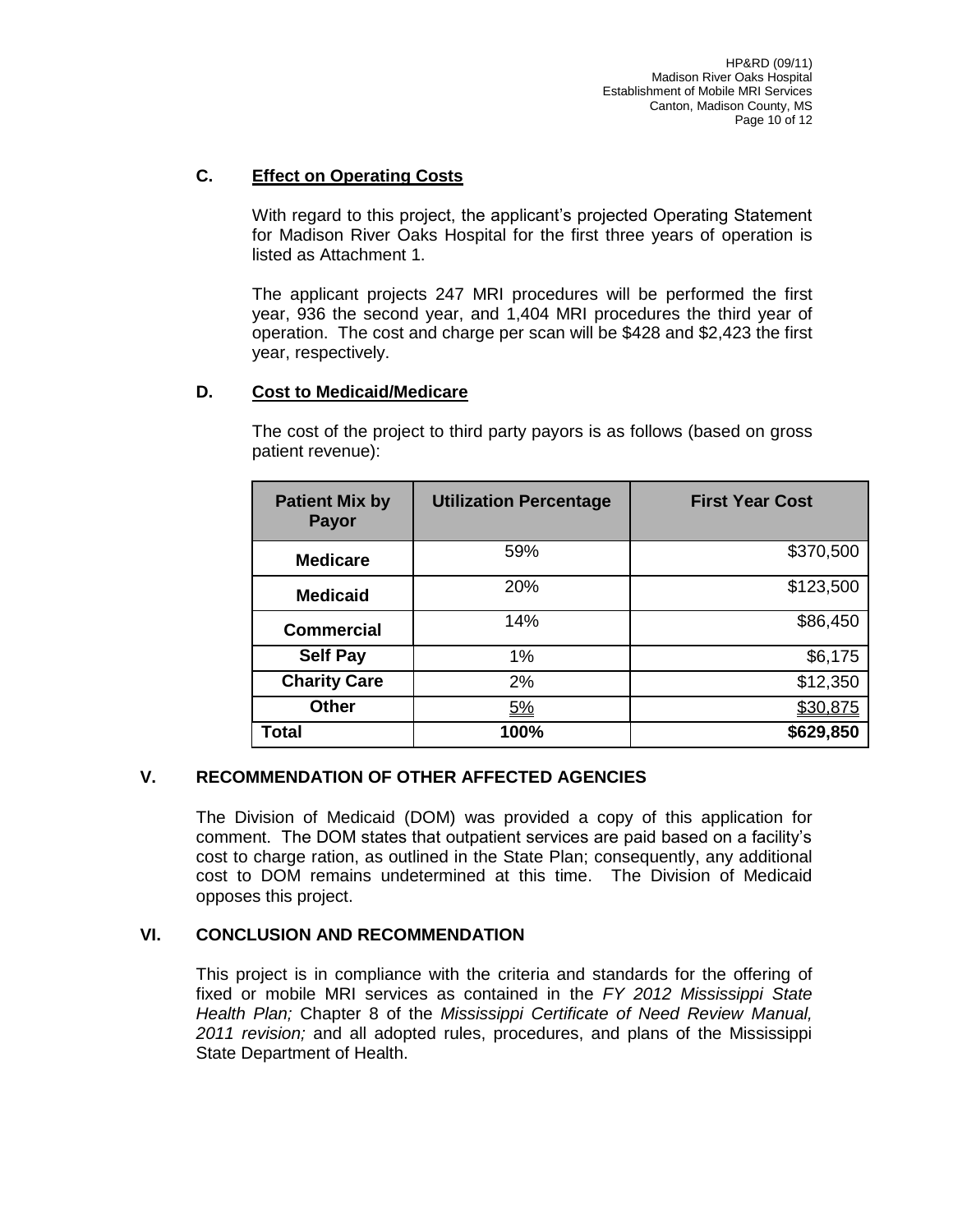The Division of Health Planning and Resource Development recommends approval of the application submitted by Madison River Oaks Hospital for the establishment of mobile MRI services provided by P&L Contracting.